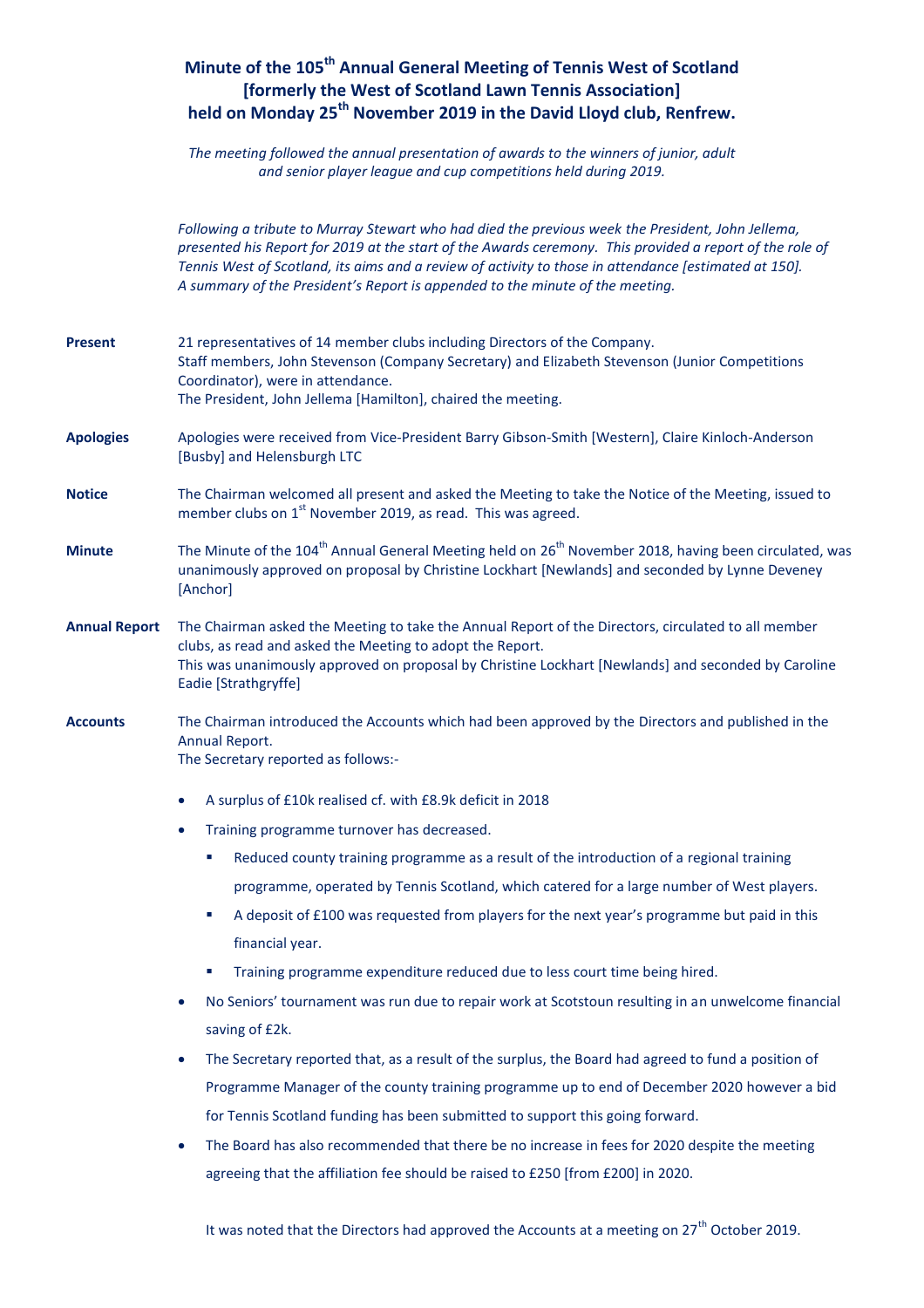#### **Appointment of Directors**

#### **i. President**

Director Christine Lockhart [Newlands], proposed the re-election of John Jellema [Hamilton] as President and this proposal was seconded by Lynne Deveney [Anchor]

John Jellema agreed to continue as President and thanked the meeting for this honour.

#### **ii. Vice-President**

On behalf of the Directors, the President proposed that Barry Gibson-Smith [Western] be reelected as Vice-President of Tennis West of Scotland. This was seconded by Caroline Eadie [Strathgryffe]

#### **iii. Competitions sub-committee chairperson**

The President proposed that Mrs Christine Lockhart [Newlands] continue as Chair of the Competitions sub-committee. The proposal was seconded by Gillian Guild [Queens Park CTC]

#### **iv. Immediate Past-President**

The President advised the meeting that John Shemilt [David Lloyd Glasgow West End], as immediate Past President, remains as a Director of the company.

For information, the President advised the meeting that

- Amanda Slater [Whitecraigs] has been coopted on to the Board as a Director with immediate effect.
- Martin Gordon [Western] and Jordan Gray [Thorn Park] have been invited to be members of the

Competitions sub-committee and it is hoped to add further members to this group. Caroline Eadie

[Strathgryffe] and Gillian Guild [Queens Park CTC] have agreed to remain as members.

### **Appointment of Company Accountants**

The President proposed that RSM UK be appointed company accountants and this was seconded by Caroline Eadie [Strathgryffe].

### **Proposals by the Directors**

- *a. "That the registered club annual affiliation fee to Tennis West of Scotland remains at £200."* Proposal seconded by Andrew Gordon [Bearsden]
- *b. "That the entry fee for all league competitions organized by Tennis West of Scotland remain at £60 [adult leagues] and £30 [junior leagues]"*

Seconded by Lynne Deveney [Anchor]

*c. "That the entry fee for all cup competitions remains the same"*

Seconded by Gillian Guild [Queens Park CTC]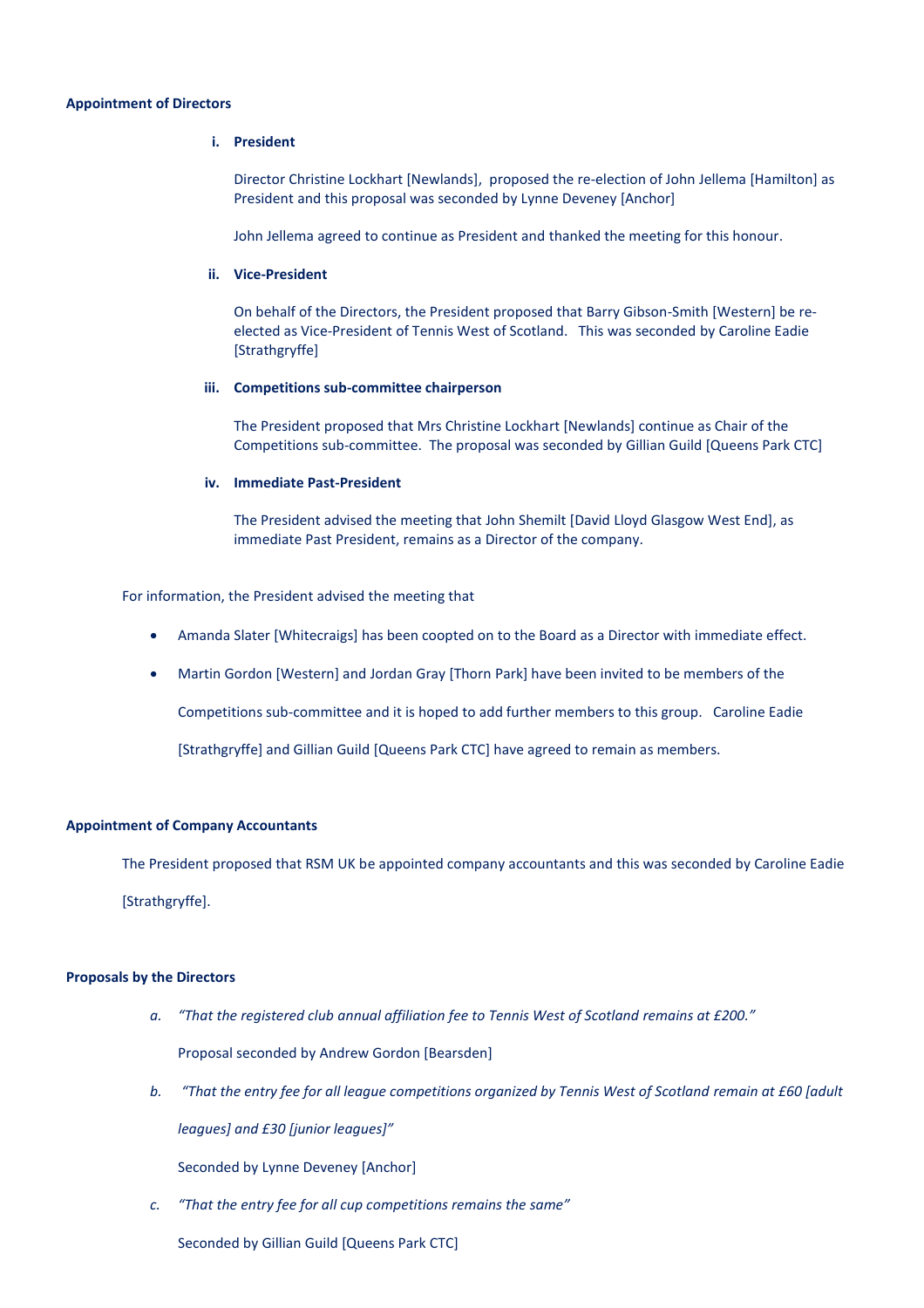*d. "That the composition and match scoring format of the three top divisions of the men's and women's Summer Doubles league competitions be amended as outlined in a paper previously communicated to clubs"*

The Secretary advised the meeting that all clubs had been provided with details of the proposed amendment as well as team captains of teams in the three top leagues and also both sections of Division 2. Feedback had been received from 5 clubs with the majority favouring change.

The Secretary presented the proposal and lengthy discussion then followed. The meeting agreed with change to the composition of these leagues but not with the scoring format proposal. The Directors agreed to make a counter-proposal as follows:

*"That the composition of the three top divisions of the men's and women's Summer Doubles league competitions be amended as outlined in a paper previously communicated to clubs"*

This was seconded by Lynne Deveney [Anchor].

A counter-proposal to the counter-proposal was made by Caroline Eadie on behalf of Strathgryffe T&SC *"That the composition of the three top divisions of the men's and women's Summer Doubles league competitions be amended as outlined but that only the first teams of clubs can be represented in the Premier Divisions"*

There was no seconder for this proposal and the Directors' counter-proposal was carried.

*e. "That approval be given to the new Board to consider and update the Memorandum & Articles of Association of Tennis West of Scotland for future consideration by member clubs".* This was seconded by Catherine Court [Cardross]

The President closed the Meeting after thanking those present for attending.

The President's report follows as Appendix 1